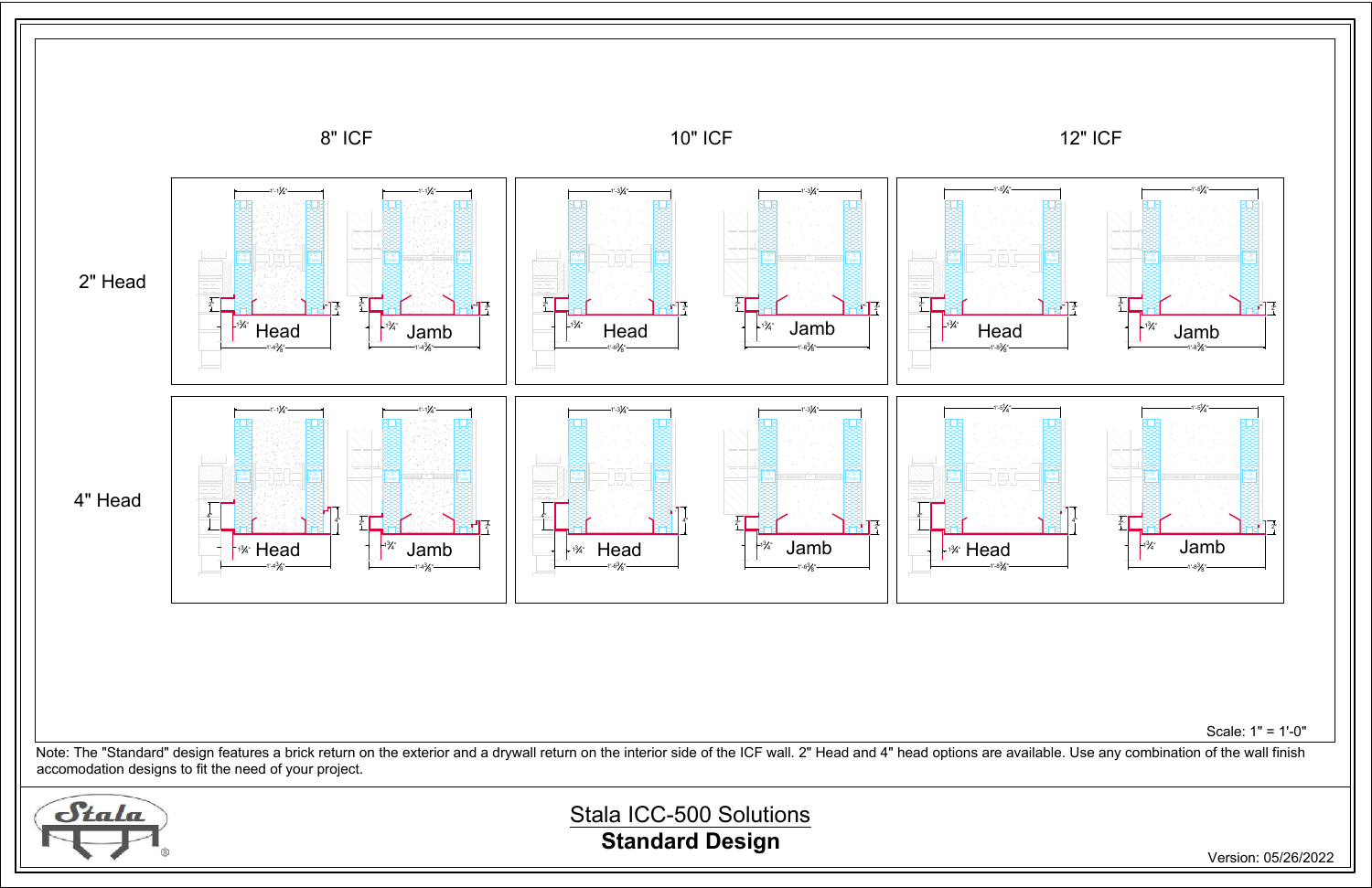Stala ICC-500 Solutions **Base Design**

## $2\frac{5}{8}$  2  $\frac{5}{8}$   $2\frac{5}{8}$   $\frac{1}{8}$   $\frac{25}{8}$   $\frac{1}{8}$   $\frac{25}{8}$   $\frac{1}{8}$   $\frac{25}{8}$   $\frac{1}{8}$   $\frac{25}{8}$   $\frac{1}{8}$   $\frac{1}{2}$   $\frac{1}{2}$   $\frac{1}{2}$   $\frac{1}{2}$   $\frac{1}{2}$ Foam Foam Foam 2" 2" 1'-5 7 16 " 16" 1'-5 7 16 " 2" 2"  $\begin{array}{|c|c|c|c|}\n \hline\n \end{array}$  Head  $\begin{array}{|c|c|c|}\n \hline\n \end{array}$ 3 4 "  $1^{3/2}$  Head  $1^{1/2}$ 3 4 " Jamb  $2\frac{5}{8}$  2  $\frac{5}{8}$   $2\frac{5}{8}$   $\frac{1}{8}$   $\frac{25}{8}$   $\frac{1}{8}$   $\frac{25}{8}$   $\frac{1}{8}$   $\frac{25}{8}$   $\frac{1}{8}$   $\frac{25}{8}$   $\frac{1}{8}$   $\frac{1}{2}$   $\frac{1}{2}$   $\frac{1}{2}$   $\frac{1}{2}$ Foam Foam Foam Jamb " 1'-5 1 4 " " 1'-5 1 4 " Scale: 1" = 1'-0"





Version: 05/26/2022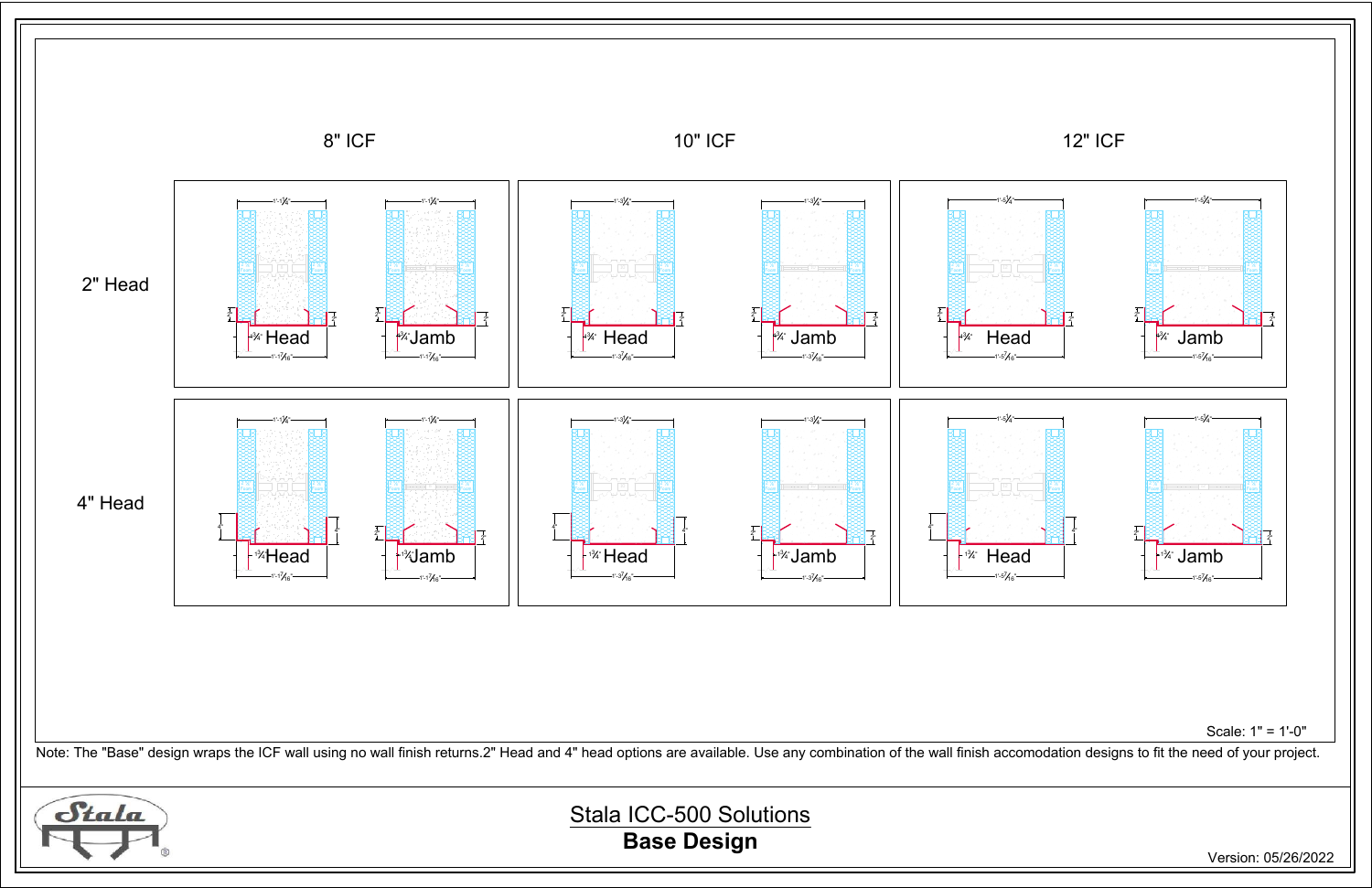